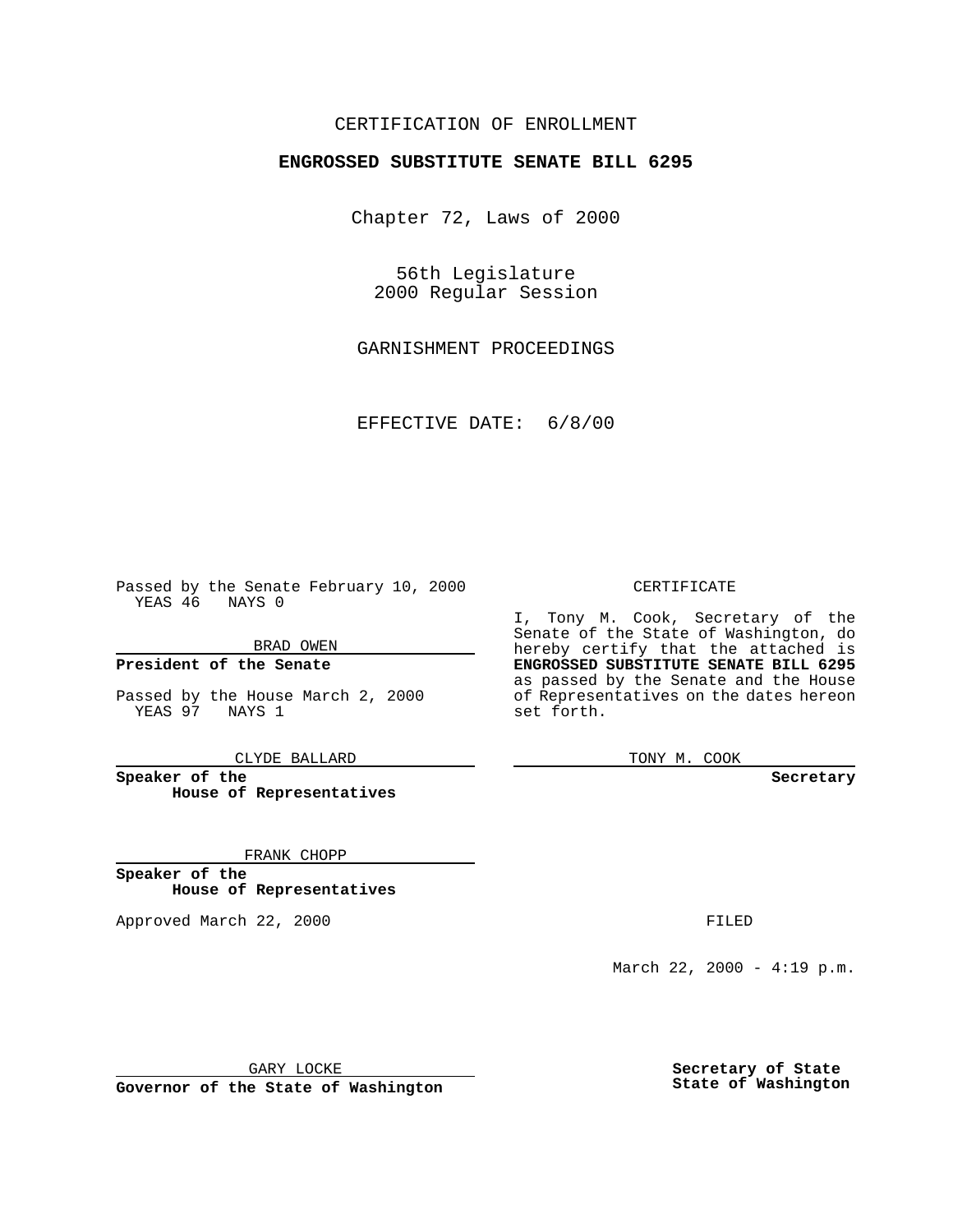### **ENGROSSED SUBSTITUTE SENATE BILL 6295** \_\_\_\_\_\_\_\_\_\_\_\_\_\_\_\_\_\_\_\_\_\_\_\_\_\_\_\_\_\_\_\_\_\_\_\_\_\_\_\_\_\_\_\_\_\_\_

\_\_\_\_\_\_\_\_\_\_\_\_\_\_\_\_\_\_\_\_\_\_\_\_\_\_\_\_\_\_\_\_\_\_\_\_\_\_\_\_\_\_\_\_\_\_\_

Passed Legislature - 2000 Regular Session

#### **State of Washington 56th Legislature 2000 Regular Session**

**By** Senate Committee on Judiciary (originally sponsored by Senators Heavey, McCaslin, Johnson, T. Sheldon, Swecker, Long and Deccio)

Read first time 1/25/00.

1 AN ACT Relating to garnishment proceedings; amending RCW 6.27.005, 2 6.27.090, 6.27.100, 6.27.190, 6.27.250, and 6.27.320; and adding a new 3 section to chapter 6.27 RCW.

4 BE IT ENACTED BY THE LEGISLATURE OF THE STATE OF WASHINGTON:

5 **Sec. 1.** RCW 6.27.005 and 1998 c 227 s 1 are each amended to read 6 as follows:

7 The legislature recognizes that a garnishee ((defendant)) has no responsibility for the situation leading to the garnishment of a debtor's wages, funds, or other property, but that the garnishment process is necessary for the enforcement of obligations debtors otherwise fail to honor, and that garnishment procedures benefit the state and the business community as creditors. The state should take whatever measures that are reasonably necessary to reduce or offset the 14 administrative burden on the garnishee ((defendant)) consistent with the goal of effectively enforcing the debtor's unpaid obligations.

16 **Sec. 2.** RCW 6.27.090 and 1988 c 231 s 24 are each amended to read 17 as follows: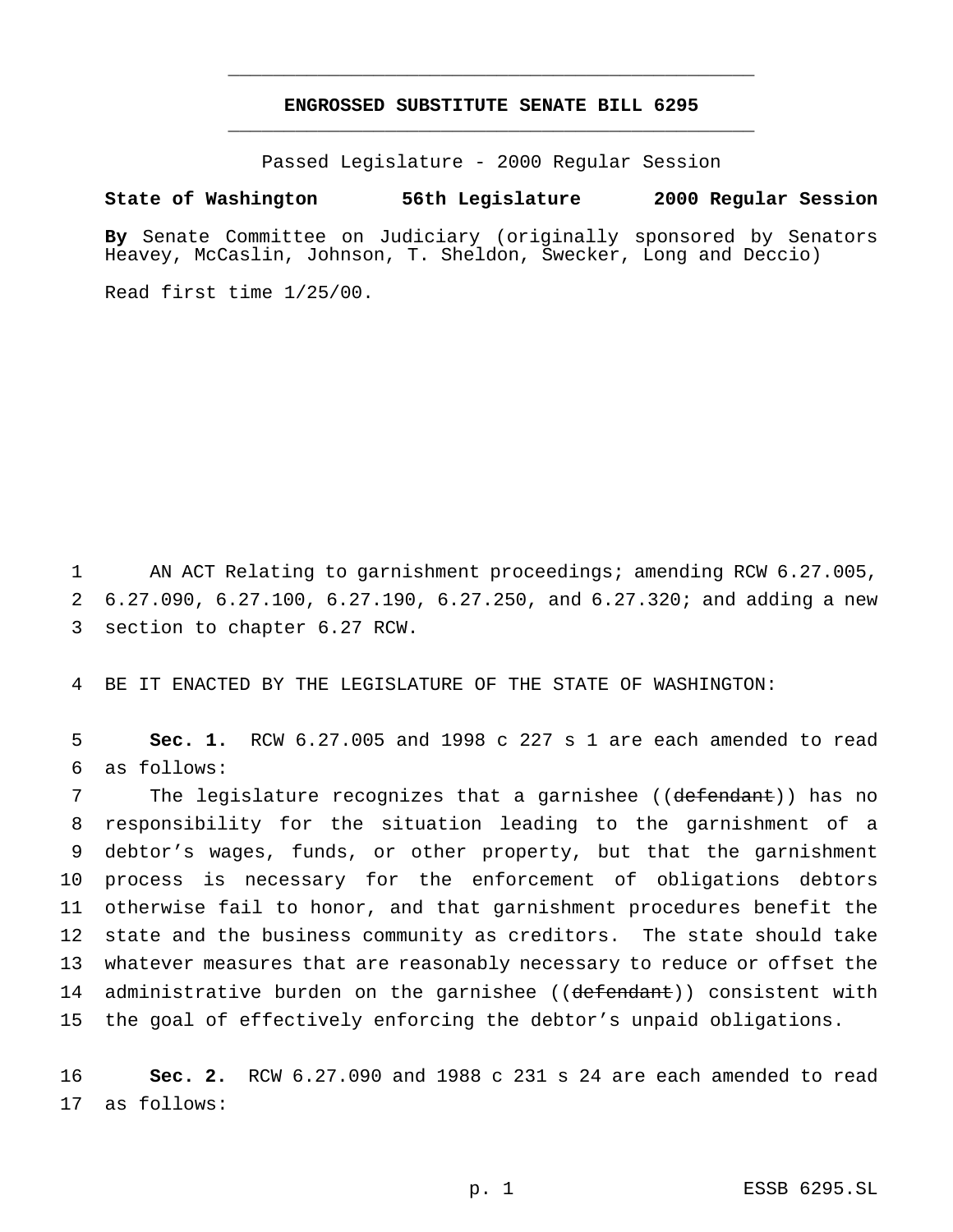(1) The writ of garnishment shall set forth in the first paragraph the amount that garnishee is required to hold, which shall be an amount determined as follows: (a)(i) If after judgment, the amount of the 4 judgment remaining unsatisfied on the clerk of the court's execution docket, if any, plus interest to the date of garnishment, as provided in RCW 4.56.110, plus taxable costs and attorney's fees, or (ii) if before judgment, the amount prayed for in the complaint plus estimated taxable costs of suit and attorneys' fees, together with, (b) whether before or after judgment, estimated costs of garnishment as provided in subsection (2) of this section. The court may, by order, set a higher amount to be held upon a showing of good cause by plaintiff.

 (2) Costs recoverable in garnishment proceedings, to be estimated for purposes of subsection (1) of this section, include filing fee, service and affidavit fees, postage and costs of certified mail, answer 15 fee or fees, other fees legally chargeable to a plaintiff in the garnishment process, and a garnishment attorney fee in the amount of the greater of fifty dollars or ten percent of (a) the amount of the judgment remaining unsatisfied or (b) the amount prayed for in the complaint. The garnishment attorney fee shall not exceed two hundred fifty dollars.

 **Sec. 3.** RCW 6.27.100 and 1998 c 227 s 3 are each amended to read as follows:

 The writ shall be substantially in the following form: PROVIDED, That if the writ is issued under a court order or judgment for child support, the following statement shall appear conspicuously in the caption: "This garnishment is based on a judgment or court order for child support": AND PROVIDED FURTHER, That if the garnishment is for a continuing lien, the form shall be modified as provided in RCW 6.27.340: AND PROVIDED FURTHER, That if the writ is not directed to an employer for the purpose of garnishing a defendant's earnings, the paragraph relating to the earnings exemption may be omitted and the paragraph relating to the deduction of processing fees may be omitted: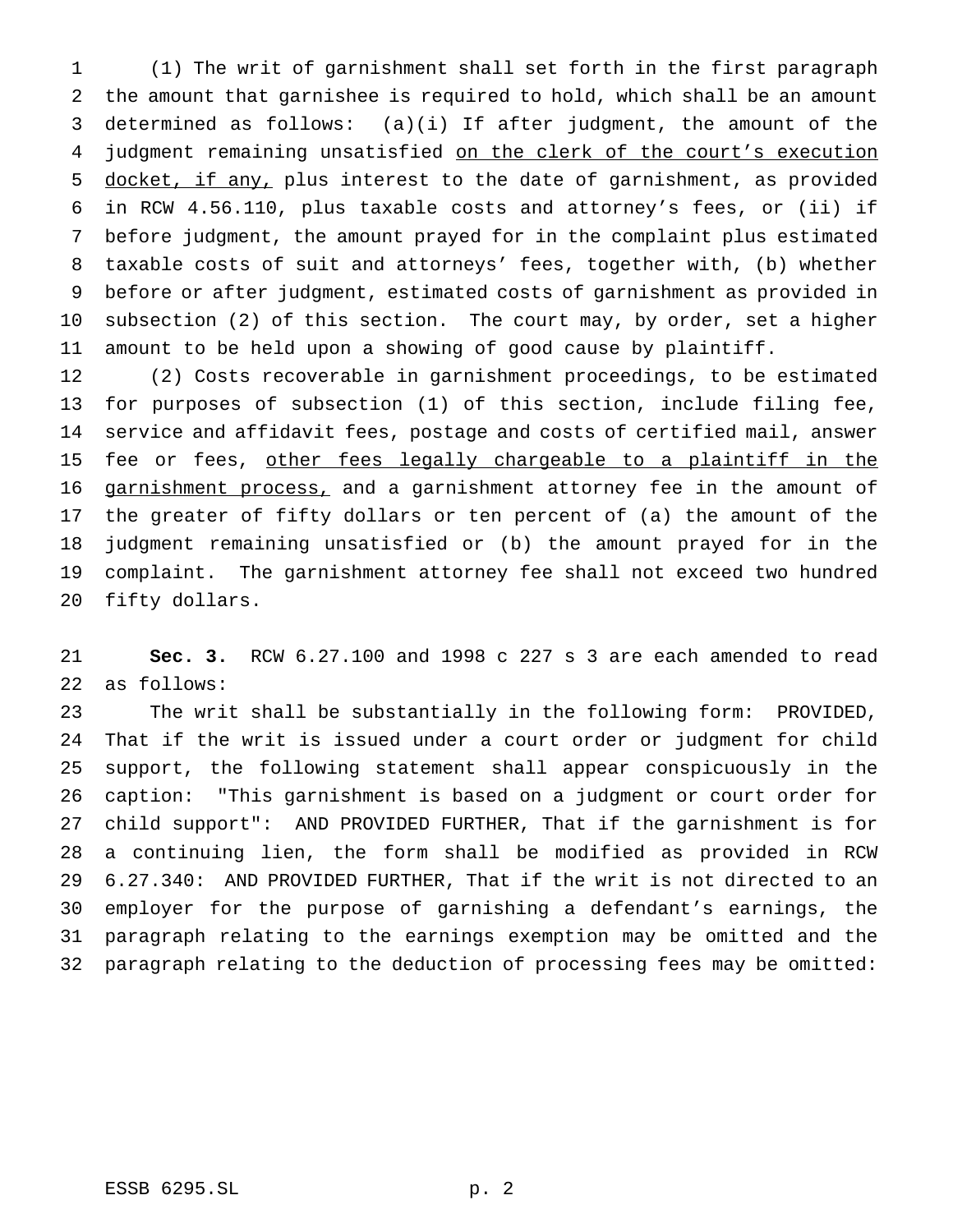| $\mathbf 1$ | "IN THE (( <del>SUPERIOR</del> )) <u></u> COURT                         |     |  |
|-------------|-------------------------------------------------------------------------|-----|--|
| 2           | OF THE STATE OF WASHINGTON IN AND FOR                                   |     |  |
| 3           | THE COUNTY OF                                                           |     |  |
| 4           |                                                                         |     |  |
| 5           | Plaintiff,<br>$\mathrm{No.}$                                            |     |  |
| 6           | VS.                                                                     |     |  |
| 7           | WRIT OF                                                                 |     |  |
| g           | Defendant<br><b>GARNISHMENT</b>                                         |     |  |
| 10          |                                                                         |     |  |
| 11          | Garnishee                                                               |     |  |
| 12          | THE STATE OF WASHINGTON TO:                                             |     |  |
| 13          | Garnishee                                                               |     |  |
| 14<br>15    | AND TO:<br>Defendant                                                    |     |  |
|             |                                                                         |     |  |
| 16          | The above-named plaintiff has applied for a writ of garnishment         |     |  |
| 17          | against you, claiming that the above-named defendant is indebted to     |     |  |
| 18          | plaintiff and that the amount to be held to satisfy that indebtedness   |     |  |
| 19          | is $\hat{S}$ , consisting of:                                           |     |  |
| 20          | Balance on Judgment or Amount of Claim                                  | \$  |  |
| 21          | Interest under Judgment from to                                         | \$  |  |
| 22          | Taxable Costs and Attorneys' Fees                                       | \$  |  |
| 23          | Estimated Garnishment Costs:                                            |     |  |
| 24          | Filing Fee                                                              | Ş   |  |
| 25          | Service and Affidavit Fees                                              | \$. |  |
| 26          | Postage and Costs of Certified Mail                                     | \$  |  |
| 27          | Answer Fee or Fees (If applicable)                                      | \$. |  |
| 28          | Garnishment Attorney Fee                                                | \$. |  |
| 29          | Other                                                                   | \$  |  |
| 30          | YOU ARE HEREBY COMMANDED, unless otherwise directed by the court or     |     |  |
| 31          | by this writ, not to pay any debt, whether earnings subject to this     |     |  |
| 32          | garnishment or any other debt, owed to the defendant at the time this   |     |  |
| 33          | writ was served and not to deliver, sell, or transfer, or recognize any |     |  |
| 34          | sale or transfer of, any personal property or effects of the defendant  |     |  |
| 35          | in your possession or control at the time when this writ was served.    |     |  |
| 36          | Any such payment, delivery, sale, or transfer is void to the extent     |     |  |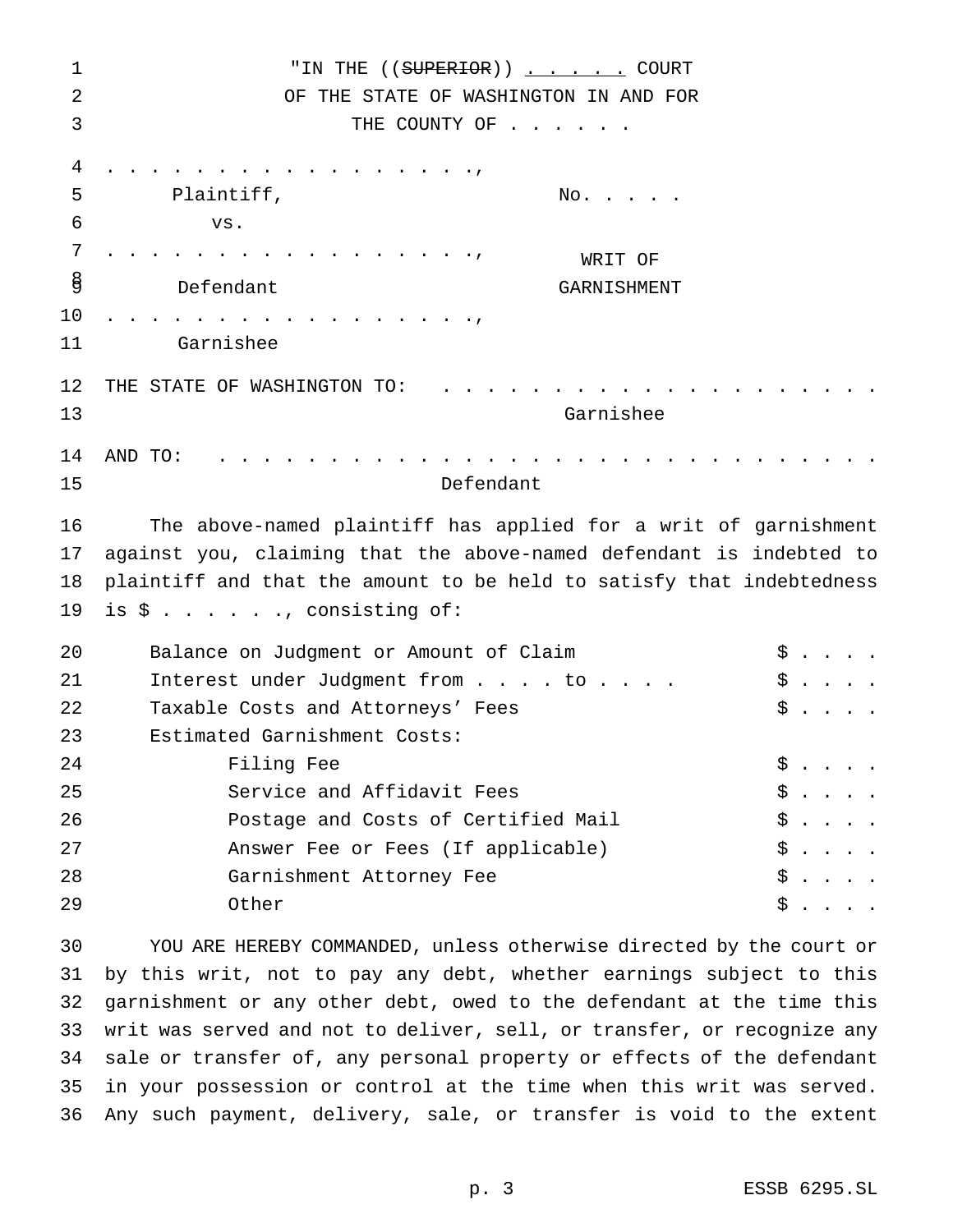necessary to satisfy the plaintiff's claim and costs for this writ with interest.

 YOU ARE FURTHER COMMANDED to answer this writ by filling in the attached form according to the instructions in this writ and in the answer forms and, within twenty days after the service of the writ upon you, to mail or deliver the original of such answer to the court, one copy to the plaintiff or the plaintiff's attorney, and one copy to the defendant, in the envelopes provided.

 If, at the time this writ was served, you owed the defendant any earnings (that is, wages, salary, commission, bonus, or other compensation for personal services or any periodic payments pursuant to a pension or retirement program), the defendant is entitled to receive amounts that are exempt from garnishment under federal and state law. You must pay the exempt amounts to the defendant on the day you would customarily pay the compensation or other periodic payment. As more fully explained in the answer, the basic exempt amount is the greater of seventy-five percent of disposable earnings or a minimum amount determined by reference to the employee's pay period, to be calculated as provided in the answer. However, if this writ carries a statement in the heading that "This garnishment is based on a judgment or court order for child support," the basic exempt amount is forty percent of disposable earnings.

 IF THIS IS A WRIT FOR A CONTINUING LIEN ON EARNINGS, YOU MAY DEDUCT A PROCESSING FEE FROM THE REMAINDER OF THE EMPLOYEE'S EARNINGS AFTER WITHHOLDING UNDER THIS WRIT. THE PROCESSING FEE MAY NOT EXCEED TWENTY DOLLARS FOR THE FIRST ANSWER AND TEN DOLLARS AT THE TIME YOU SUBMIT THE SECOND ANSWER.

 If you owe the defendant a debt payable in money in excess of the amount set forth in the first paragraph of this writ, hold only the amount set forth in the first paragraph and any processing fee if one is charged and release all additional funds or property to defendant.

 ((YOUR FAILURE)) IF YOU FAIL TO ANSWER THIS WRIT AS COMMANDED 33 (( $WHLLL$  RESULT IN)), A JUDGMENT (( $BETNG$ )) MAY BE ENTERED AGAINST YOU FOR THE FULL AMOUNT OF THE PLAINTIFF'S CLAIM AGAINST THE DEFENDANT WITH 35 ACCRUING INTEREST((S)), ATTORNEY FEES, AND COSTS WHETHER OR NOT YOU OWE ANYTHING TO THE DEFENDANT. IF YOU PROPERLY ANSWER THIS WRIT, ANY JUDGMENT AGAINST YOU WILL NOT EXCEED THE AMOUNT OF ANY NONEXEMPT DEBT OR THE VALUE OF ANY NONEXEMPT PROPERTY OR EFFECTS IN YOUR POSSESSION OR 39 CONTROL.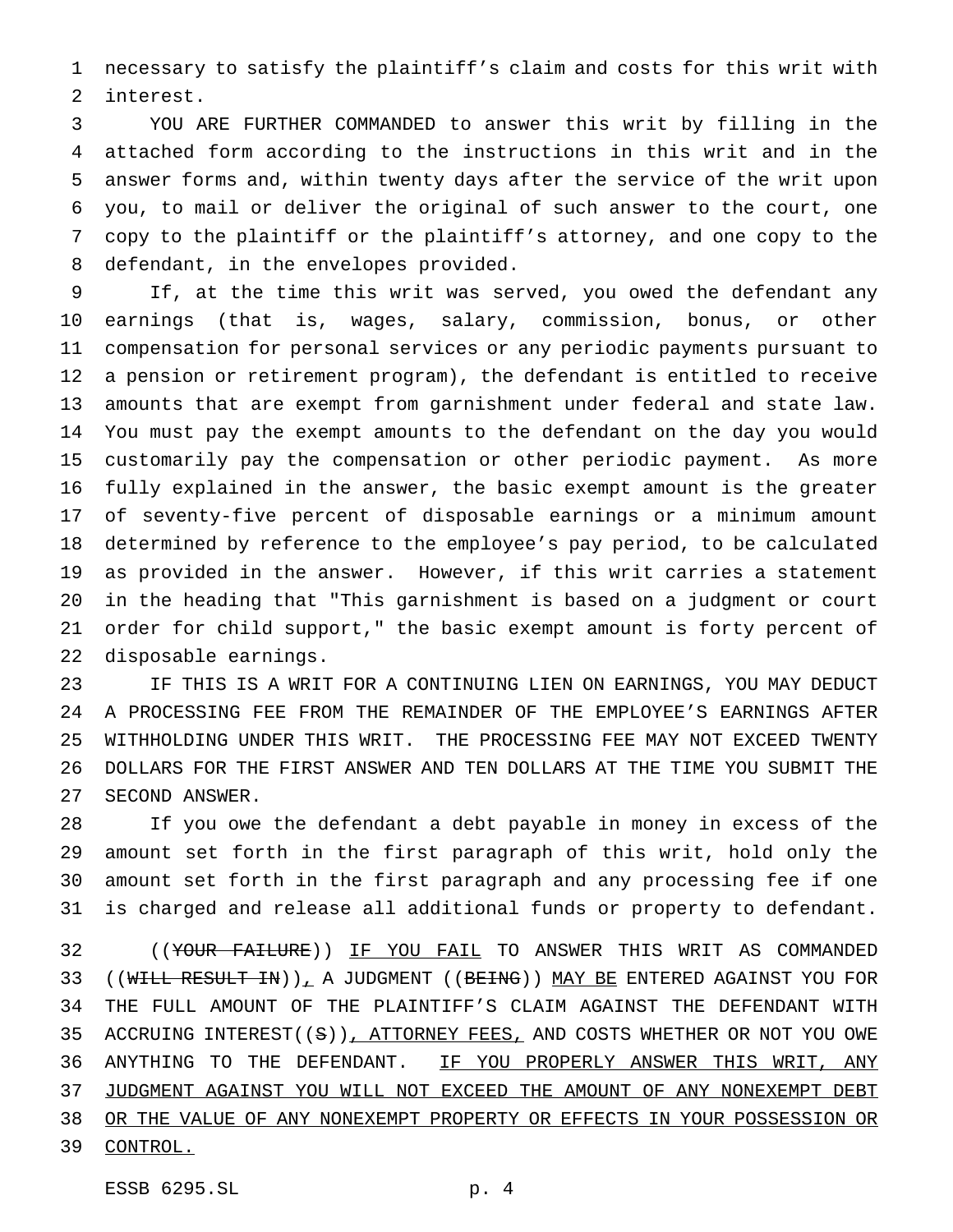| 1  | JUDGMENT MAY ALSO BE ENTERED AGAINST THE DEFENDANT FOR COSTS AND       |  |
|----|------------------------------------------------------------------------|--|
| 2  | FEES INCURRED BY THE PLAINTIFF.                                        |  |
| 3  | Witness, the Honorable Judge of the ((Superior))                       |  |
| 4  | above-entitled Court, and the seal thereof, this day of                |  |
| 5  | ., (( <del>19</del> )) <u>20</u> .                                     |  |
| 6  | [Seal]                                                                 |  |
| 7  |                                                                        |  |
| 8  | Clerk of<br>Attorney for                                               |  |
| 9  | Plaintiff (or<br>((Superior)) the                                      |  |
| 10 | Plaintiff,<br>Court                                                    |  |
| 11 | if no attorney)                                                        |  |
| 12 |                                                                        |  |
| 13 | Address<br>Вy                                                          |  |
| 14 |                                                                        |  |
| 15 | Address"                                                               |  |
| 16 | Sec. 4. RCW 6.27.190 and 1997 c 296 s 5 are each amended to read       |  |
| 17 | as follows:                                                            |  |
| 18 | The answer of the garnishee shall be signed by the garnishee or        |  |
| 19 | attorney or if the garnishee is a corporation, by an officer, attorney |  |
| 20 | or duly authorized agent of the garnishee, under penalty of perjury,   |  |
| 21 | and the original delivered, either personally or by mail, to the clerk |  |
| 22 | of the court that issued the writ, one copy to the plaintiff or the    |  |
| 23 | plaintiff's attorney, and one copy to the defendant. The answer shall  |  |
| 24 | be made on a form substantially as appears in this section, served on  |  |
| 25 | the garnishee with the writ, with minimum exemption amounts for the    |  |
| 26 | different pay periods filled in by the plaintiff before service of the |  |
| 27 | answer forms: PROVIDED, That, if the garnishment is for a continuing   |  |
| 28 | lien, the answer forms shall be as prescribed in RCW 6.27.340 and      |  |

 6.27.350: AND PROVIDED FURTHER, That if the writ is not directed to an employer for the purpose of garnishing the defendant's wages, paragraphs relating to the earnings exemptions may be omitted.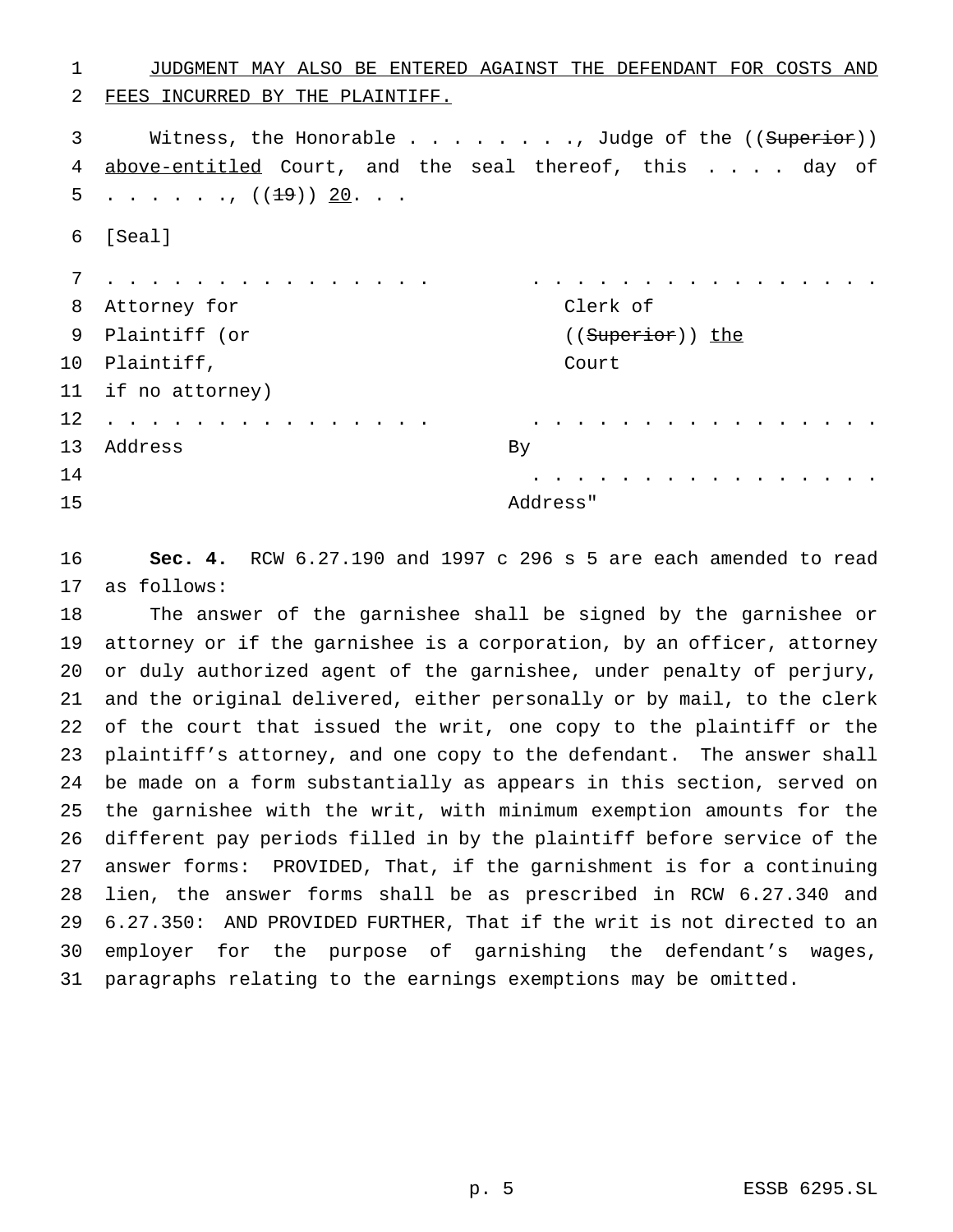1 IN THE ((SUPERIOR)) . . . . COURT OF THE STATE OF WASHINGTON IN AND FOR 3 THE COUNTY OF . . . . . . . . . . . . . . . . . . . . NO. . . . . . Plaintiff 6 vs. ............... TO WRIT OF 10 Defendant GARNISHMENT ............... Garnishee Defendant On the date the writ of garnishment was issued by the court as 15 indicated by the date appearing on the last page of the writ, defendant 16 (check one) . . . was . . . was not employed by garnishee; defendant 17 (check one) . . . did . . . did not maintain a financial account with 18 garnishee; and garnishee (check one) . . . did . . . did not have possession of or control over any funds, personal property, or effects of defendant. At the time of service of the writ of garnishment on the garnishee there was due and owing from the garnishee to the above-named defendant \$ . . . . . . (On the reverse side of this answer form, or on an attached page, give an explanation of the dollar amount stated, or give reasons why there is uncertainty about your answer.) If the above amount or any part of it is for personal earnings (that is, compensation payable for personal services, whether called wages, salary, commission, bonus, or otherwise, and including periodic payments pursuant to a pension or retirement program): Garnishee has 30 deducted from this amount  $\frac{1}{2}$  . . . . which is the exemption to which 31 the defendant is entitled, leaving  $$......$  that garnishee holds under the writ. The exempt amount is calculated as follows: 33 Total compensation due defendant  $\begin{array}{ccc} \text{5.7.1.1}\end{array}$  LESS deductions for social security and withholding taxes and any other deduction required by law (list 37 separately and identify)  $\begin{array}{ccc} \xi & \ldots & \ldots \end{array}$ 38 Disposable earnings 5......

 If the title of this writ indicates that this is a garnishment under a child support judgment, enter forty percent of disposable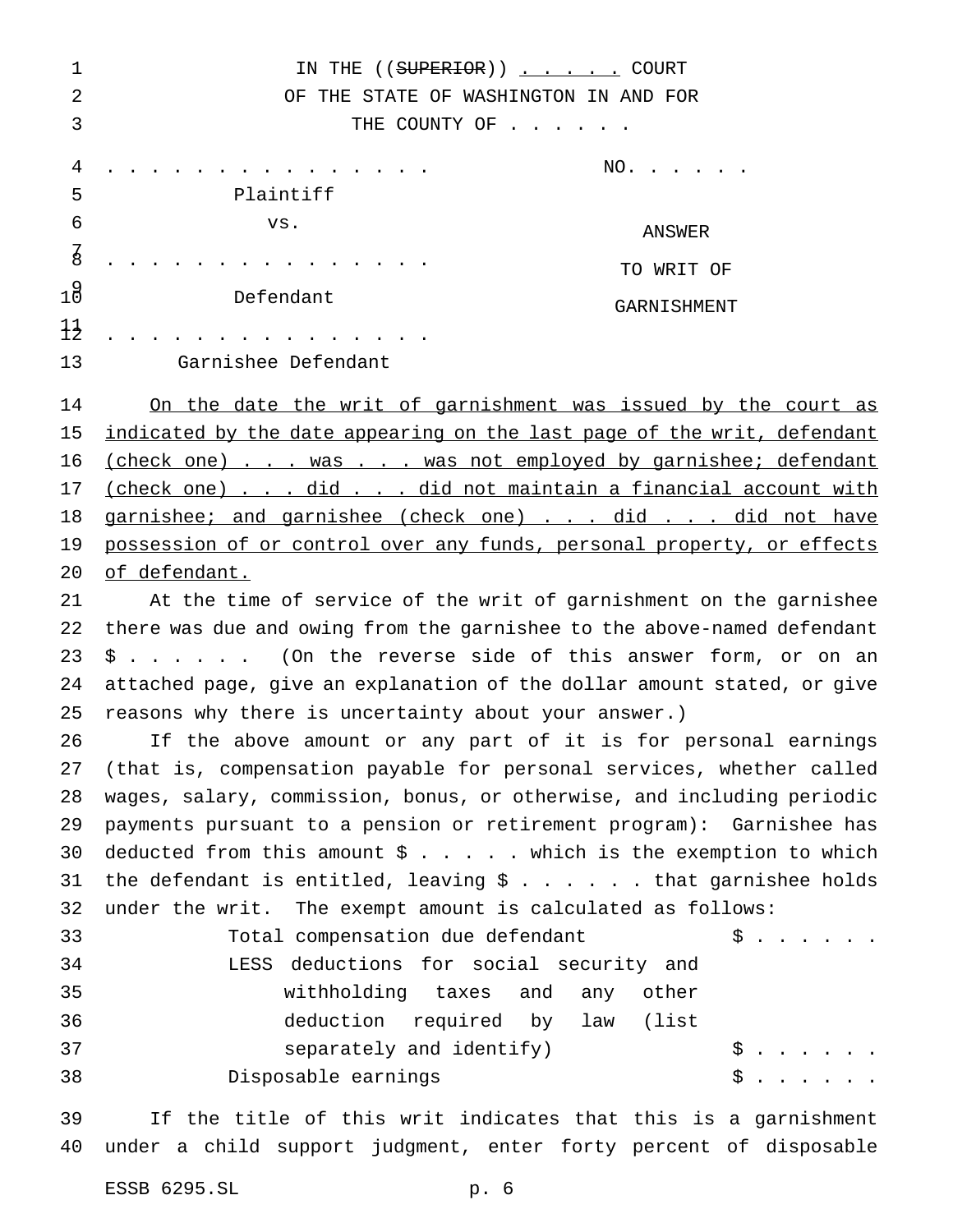earnings: \$...... This amount is exempt and must be paid to the defendant at the regular pay time after deducting any processing fee you may charge.

 If this is not a garnishment for child support, enter seventy-five 5 percent of disposable earnings:  $\frac{1}{2}$  ....... From the listing in the following paragraph, choose the amount for the relevant pay period 7 and enter that amount:  $\frac{1}{2}$  . . . . . (If amounts for more than one pay period are due, multiply the preceding amount by the number of pay periods and/or fraction of pay period for which amounts are due and 10 enter that amount:  $\sin x + \sin x + \sin x$  The greater of the amounts entered in this paragraph is the exempt amount and must be paid to the defendant at the regular pay time after deducting any processing fee you may charge.

 Minimum exempt amounts for different pay periods: Weekly  $15 \quad \text{\$} \quad \ldots \quad \ldots$  Biweekly  $\text{\$} \quad \ldots \quad \ldots$  . Semimonthly  $\text{\$} \quad \ldots \quad \ldots \quad \ldots$ Monthly  $\frac{1}{2}$ ......

 List all of the personal property or effects of defendant in the garnishee's possession or control when the writ was served. (Use the reverse side of this answer form or attach a schedule if necessary.) An attorney may answer for the garnishee.

 Under penalty of perjury, I affirm that I have examined this answer, including accompanying schedules, and to the best of my knowledge and belief it is true, correct, and complete.

| 24            | $\mathbf{r}$                                                                             |                 |
|---------------|------------------------------------------------------------------------------------------|-----------------|
| 25            | Signature of                                                                             | Date            |
| 35            | Garnishee Defendant                                                                      |                 |
| 28            |                                                                                          |                 |
| 29            | Signature of person                                                                      | Connection with |
| 39            | answering for                                                                            |                 |
| $\frac{3}{3}$ | garnishee                                                                                | garnishee       |
| 34            |                                                                                          |                 |
| 35            | $\mathbf{r}$ , and $\mathbf{r}$ , and $\mathbf{r}$ , and $\mathbf{r}$ , and $\mathbf{r}$ |                 |

Address of Garnishee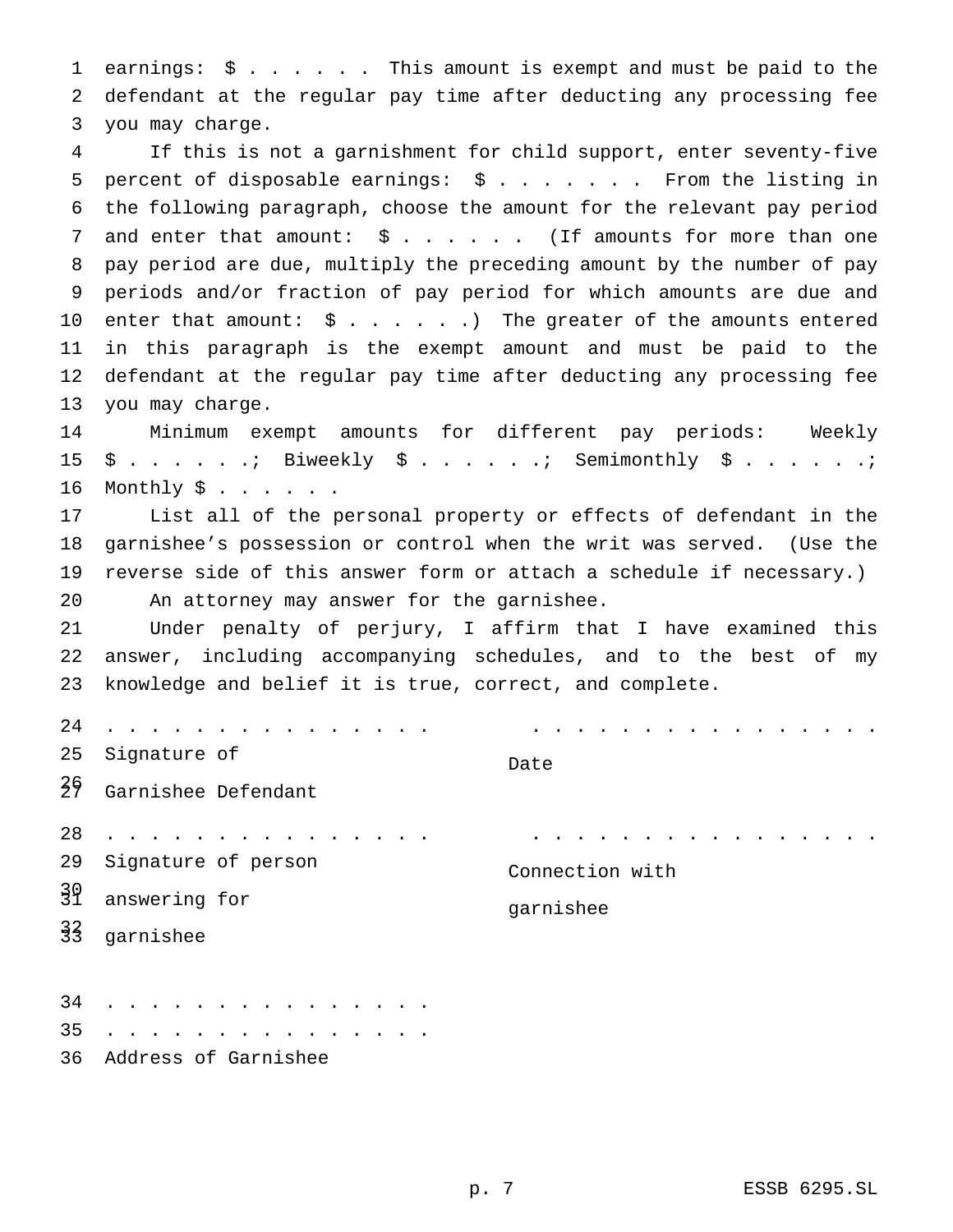**Sec. 5.** RCW 6.27.250 and 1988 c 231 s 32 are each amended to read as follows:

 (1)(a) If it appears from the answer of the garnishee or if it is otherwise made to appear that the garnishee was indebted to the defendant in any amount, not exempt, when the writ of garnishment was served, and if the required return or affidavit showing service on or mailing to the defendant is on file, the court shall render judgment for the plaintiff against such garnishee for the amount so admitted or found to be due to the defendant from the garnishee, unless such amount exceeds the amount of the plaintiff's claim or judgment against the defendant with accruing interest and costs and attorney's fees as prescribed in RCW 6.27.090, in which case it shall be for the amount of 13 such claim or judgment, with said interest, costs, and fees. In the 14 case of a superior court garnishment, the court shall order the 15 garnishee to pay to the plaintiff through the registry of the court the amount of the judgment against the garnishee, the clerk of the court 17 shall note receipt of any such payment, and the clerk of the court 18 shall disburse the payment to the plaintiff. In the case of a district 19 court garnishment, the court shall order the garnishee to pay the judgment amount directly to the plaintiff. In either case, the court shall inform the garnishee that failure to pay the amount may result in 22 execution of the judgment, including garnishment.

 (b) If, prior to judgment, the garnishee tenders to the plaintiff 24 or to the court any amounts due, such tender will support judgment 25 against the garnishee in the amount so tendered, subject to any exemption claimed within the time required in RCW 6.27.160 after the amounts are tendered, and subject to any controversion filed within the 28 time required in RCW 6.27.210 after the amounts are tendered. Any 29 amounts tendered to the court by or on behalf of the garnishee or the defendant prior to judgment shall be disbursed to the party entitled to 31 same upon entry of judgment or order, and any amounts so tendered after 32 entry of judgment or order shall be disbursed upon receipt to the party entitled to same.

 (2) If it shall appear from the answer of the garnishee and the same is not controverted, or if it shall appear from the hearing or trial on controversion or by stipulation of the parties that the garnishee is indebted to the principal defendant in any sum, but that such indebtedness is not matured and is not due and payable, and if the required return or affidavit showing service on or mailing to the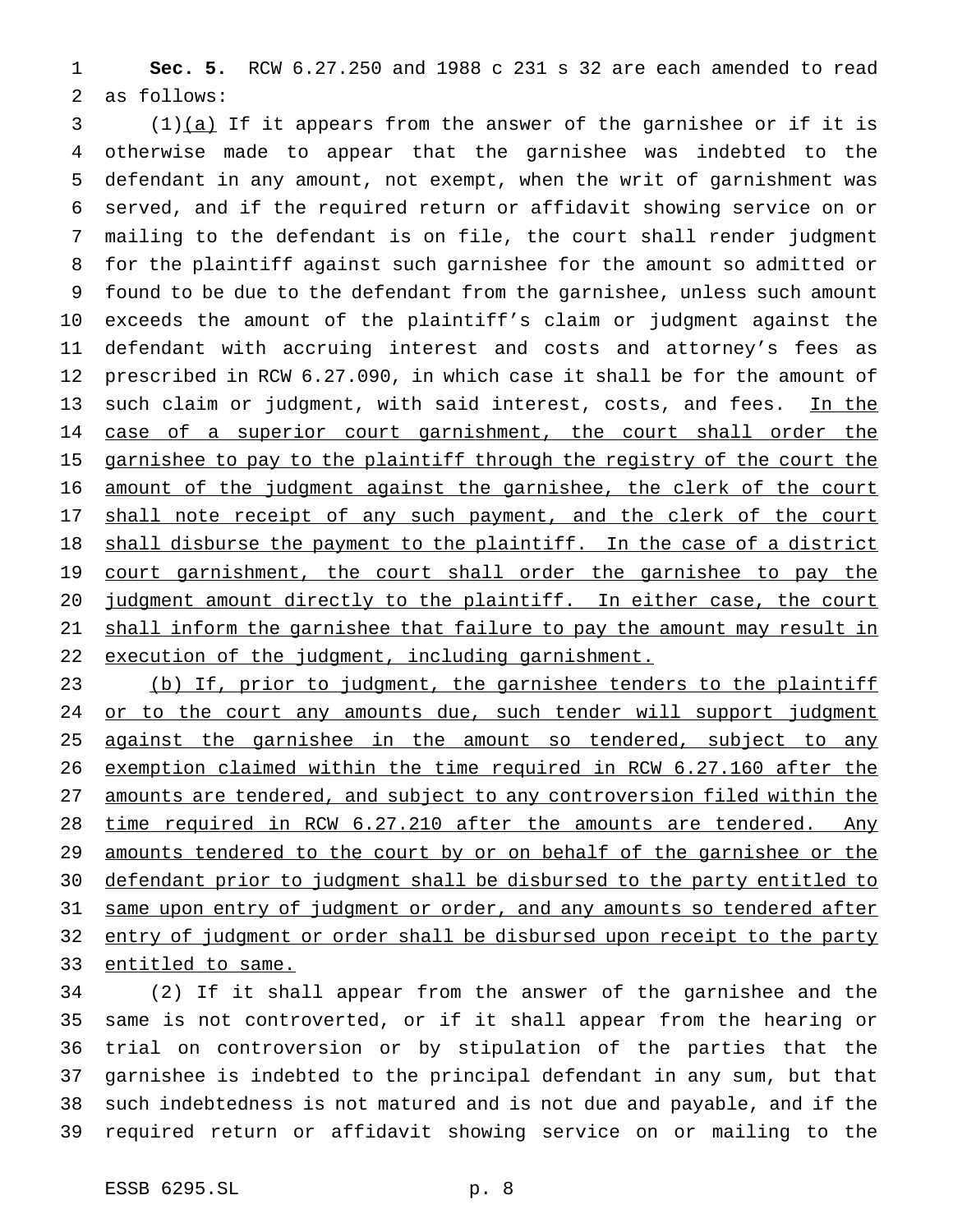defendant is on file, the court shall make an order requiring the garnishee to pay such sum into court when the same becomes due, the date when such payment is to be made to be specified in the order, and in default thereof that judgment shall be entered against the garnishee for the amount of such indebtedness so admitted or found due. In case the garnishee pays the sum at the time specified in the order, the payment shall operate as a discharge, otherwise judgment shall be entered against the garnishee for the amount of such indebtedness, which judgment shall have the same force and effect, and be enforced in the same manner as other judgments entered against garnishees as provided in this chapter: PROVIDED, That if judgment is rendered in favor of the principal defendant, or if any judgment rendered against the principal defendant is satisfied prior to the date of payment specified in an order of payment entered under this subsection, the garnishee shall not be required to make the payment, nor shall any judgment in such case be entered against the garnishee.

 (3) The court shall, upon request of the plaintiff at the time judgment is rendered against the garnishee or within one year 19 thereafter, or within one year after service of the writ on the garnishee if no judgment is taken against the garnishee, render 21 judgment against the defendant for recoverable garnishment costs and 22 attorney fees. However, if it appears from the answer of garnishee or 23 otherwise that, at the time the writ was issued, the garnishee held no 24 funds, personal property, or effects of the defendant and, in the case 25 of a garnishment on earnings, the defendant was not employed by the garnishee, or, in the case of a writ directed to a financial institution, the defendant maintained no account therein, then the 28 plaintiff may not be awarded judgment against the defendant for such 29 costs or attorney fees.

 NEW SECTION. **Sec. 6.** A new section is added to chapter 6.27 RCW to read as follows:

 The judgment on garnishee's answer or tendered funds, and for costs against defendant, and the order to pay funds shall be substantially in the following form:

 IN THE . . . . COURT OF THE STATE OF WASHINGTON IN AND FOR THE 36 COUNTY OF . . . . .

. . . . . . . . . . . . . . . NO. . . . . .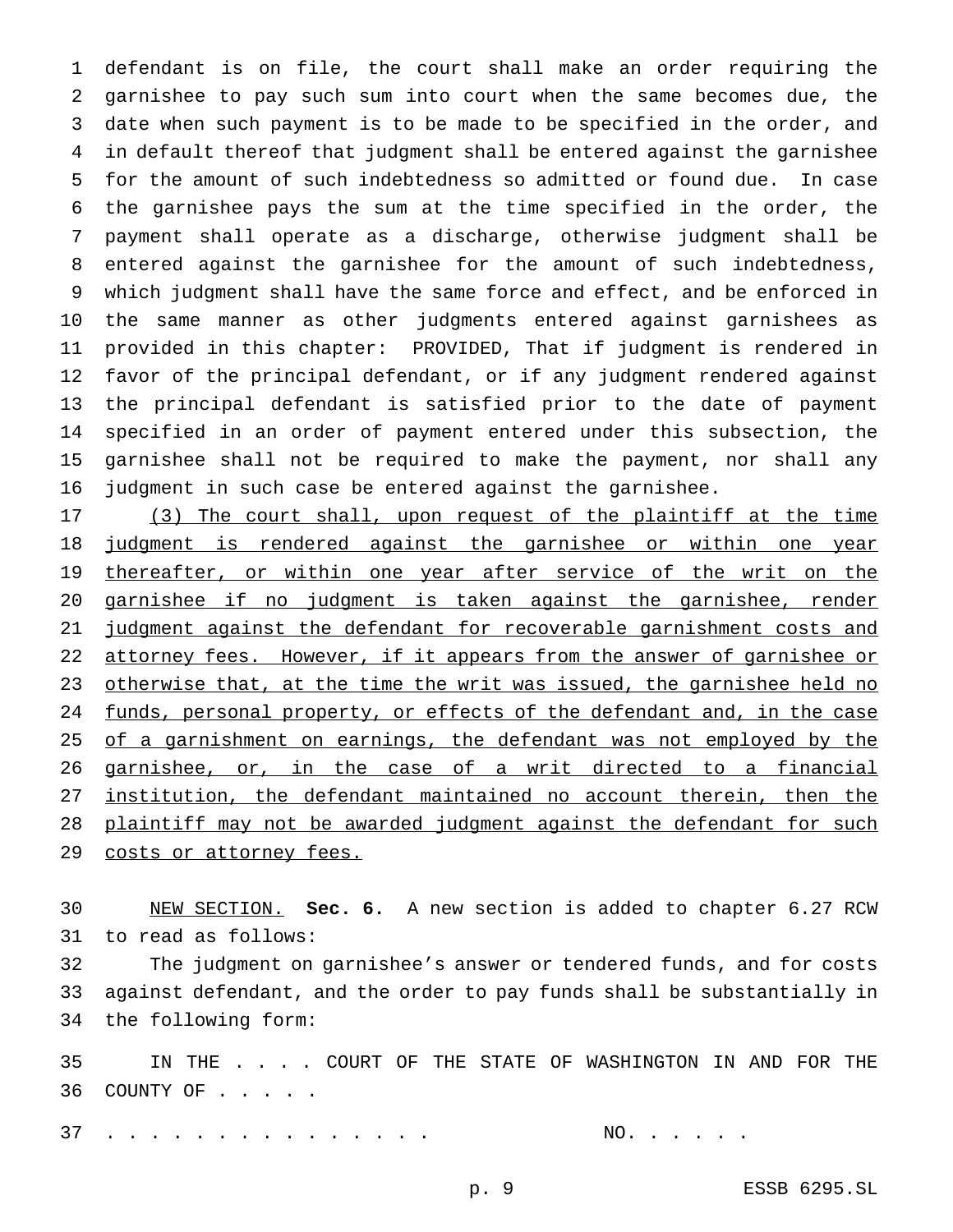# Plaintiff

| $\overline{2}$ | VS.                            | JUDGMENT AND ORDER        |
|----------------|--------------------------------|---------------------------|
|                |                                | TO PAY                    |
| $\frac{3}{4}$  |                                | (Clerk's Action Required) |
| 5              |                                |                           |
| 6              | Defendant                      |                           |
|                |                                |                           |
| 7              |                                |                           |
| 8              | Garnishee                      |                           |
|                |                                |                           |
| 9              | Judgment Summary               |                           |
| 10             | Judgment Creditor              |                           |
| 11             | Garnishment Judgment Debtor    |                           |
| 12             | Garnishment Judgment Amount    |                           |
| 13             | Costs Judgment Debtor          |                           |
| 14             | Costs Judgment Amount          |                           |
| 15             | Judgments to bear interest at  | ್ಠಿ                       |
| 16             | Attorney for Judgment Creditor |                           |

 IT APPEARING THAT garnishee was indebted to defendant in the 18 nonexempt amount of  $\hat{S}$ . . . . . .; that at the time the writ of garnishment was issued defendant was employed by or maintained a financial institution account with garnishee, or garnishee had in its possession or control funds, personal property, or effects of defendant; and that plaintiff has incurred recoverable costs and 23 attorney fees of  $\S. \ldots$  inow, therefore, it is hereby

 ORDERED, ADJUDGED, AND DECREED that plaintiff is awarded judgment 25 against garnishee in the amount of  $\zeta$ ....  $\zeta$ . that plaintiff is awarded judgment against defendant in the amount of \$ . . . . . . for recoverable costs; that, if this is a superior court order, garnishee shall pay its judgment amount to plaintiff through the registry of the court, and the clerk of the court shall note receipt thereof and forthwith disburse such payment to plaintiff; that, if this is a